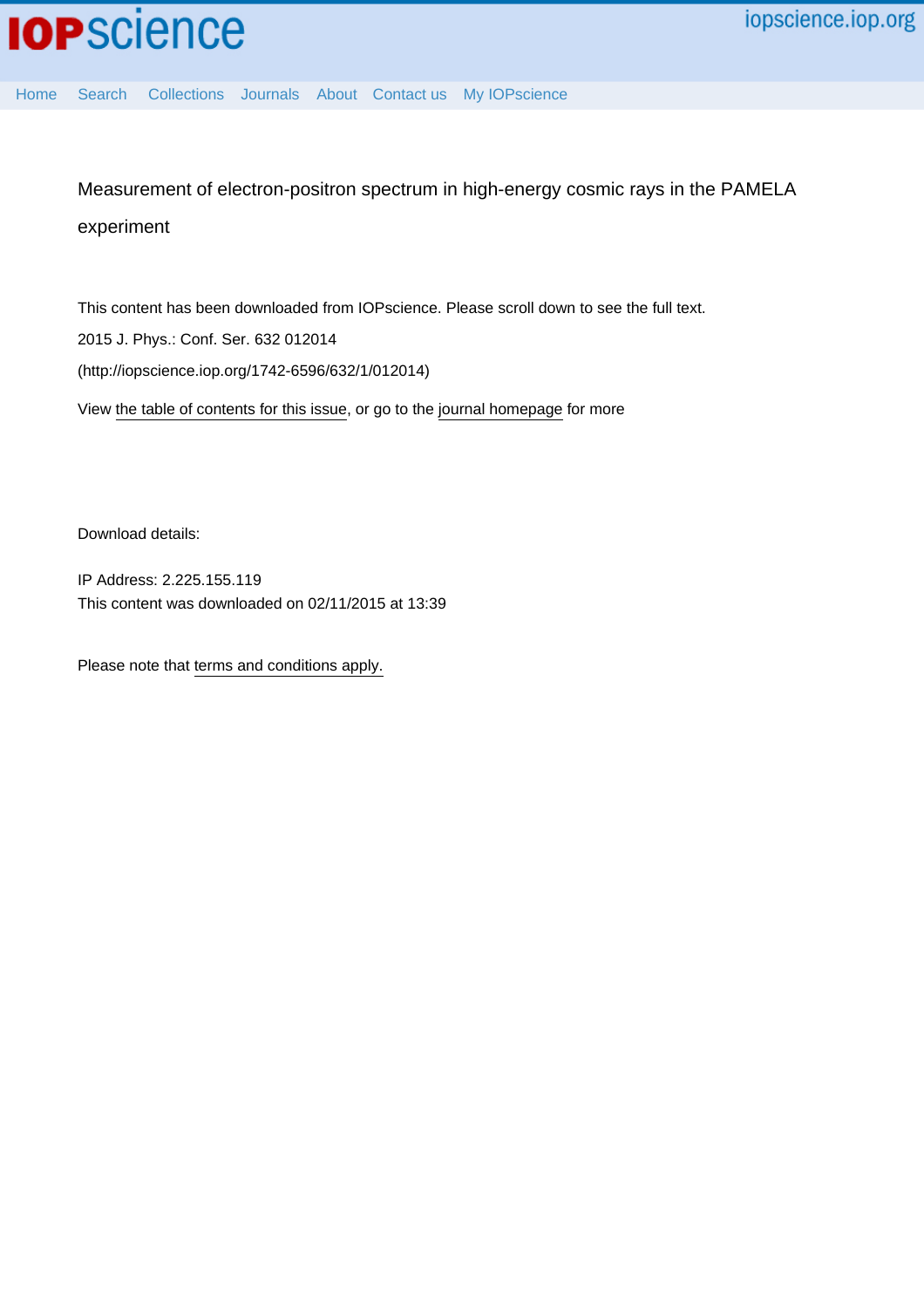# **Measurement of electron-positron spectrum in high-energy cosmic rays in the PAMELA experiment**

**A V Karelin<sup>12</sup>, O Adriani1,2, G C Barbarino3,4, G A Bazilevskaya<sup>5</sup> , R Bellotti6,7, M Boezio<sup>8</sup> , E A Bogomolov<sup>9</sup> , M Bongi<sup>2</sup> , V Bonvicini<sup>8</sup> , S Bottai<sup>2</sup> , A Bruno6,7, F Cafagna<sup>7</sup> , D Campana<sup>4</sup> , R Carbone4,11, P Carlson<sup>13</sup>, M Casolino10,18, G Castellini<sup>14</sup> , C De Donato10,11, C De Santis10,11, N De Simone10,11, V Di Felice<sup>10</sup>, V. Formato8, 15** , **A M Galper<sup>12</sup> , S V Koldashov<sup>12</sup>, S A Koldobskiy<sup>12</sup>, S Y Krutkov<sup>9</sup> , A N Kvashnin<sup>5</sup> , A A Leonov<sup>12</sup>, A G Mayorov<sup>12</sup> , V V Malakhov<sup>12</sup>, L Marcelli<sup>10</sup>, M. Martucci10,17** , **W Menn<sup>16</sup>, M. Merge'10,11** , **V V Mikhailov<sup>12</sup>, E Mocchiutti<sup>8</sup> , A Monaco<sup>7</sup> , N Mori1,2, R.**  Munini<sup>8,15</sup>, G Osteria<sup>4</sup>, F Palma<sup>10,11</sup>, B. Panico<sup>4</sup>, P Papini<sup>2</sup>, M Pearce<sup>13</sup>, P Picozza<sup>10,11</sup>, **M Ricci<sup>17</sup>, S B Ricciarini<sup>2</sup> , R Sarkar<sup>8</sup> , V. Scotti3,4, L Rossetto<sup>13</sup>, M Simon<sup>16</sup>, R**  Sparvoli<sup>10,11</sup>, P Spillantini<sup>1,2</sup>, A Vacchi<sup>8</sup>, E Vannuccini<sup>2</sup>, G I Vasilyev<sup>9</sup>, S A Voronov<sup>12</sup>, **Y T Yurkin<sup>12</sup> , G Zampa<sup>8</sup> , N Zampa<sup>8</sup>**

<sup>1</sup>University of Florence, Department of Physics, I-50019 Sesto Fiorentino, Florence, Italy <sup>2</sup> INFN, Sezione di Florence, I-50019 Sesto Fiorentino, Florence, Italy

- <sup>3</sup> University of Naples "Federico II", Department of Physics, I-80126 Naples, Italy
- 4 INFN, Sezione di Naples, I-80126 Naples, Italy
- <sup>5</sup> Lebedev Physical Institute, RU-119991 Moscow, Russia
- <sup>6</sup> University of Bari, Department of Physics, I-70126 Bari, Italy
- 7 INFN, Sezione di Bari, I-70126 Bari, Italy
- <sup>8</sup> INFN, Sezione di Trieste, I-34149 Trieste, Italy
- <sup>9</sup> Ioffe Physical Technical Institute, RU-194021 St. Petersburg, Russia
- <sup>10</sup> INFN, Sezione di Rome Tor Vergata, I-00133 Rome, Italy
- <sup>11</sup> University of Rome Tor Vergata, Department of Physics, I-00133 Rome, Italy
- <sup>12</sup> National research nuclear university MEPhI, RU-115409, Moscow, Russia
- <sup>13</sup> KTH, Department of Physics, and the Oskar Klein Centre for Cosmoparticle Physics,
- AlbaNova University Centre, SE-10691 Stockholm, Sweden
- <sup>14</sup> IFAC, I-50019 Sesto Fiorentino, Florence, Italy
- <sup>15</sup> University of Trieste, Department of Physics, I-34147 Trieste, Italy
- <sup>16</sup> Universitat Siegen, Department of Physics, D-57068 Siegen, Germany
- <sup>17</sup> INFN, Laboratori Nazionali di Frascati, Via Enrico Fermi 40, I-00044 Frascati, Italy

E-mail: karelin@hotbox.ru

**Abstract**. At present the existing data on the cosmic ray electron energy spectra in the high energy range are fragmented, and the situation is exacerbated by their small number. In the satellite PAMELA experiment measurements at high energies are carried out by the calorimeter. The experimental data accumulated for more than 8 years of measurements, with the information of the calorimeter, the neutron detector and the scintillation counters made it possible to obtain the total spectrum of high-energy electrons and positrons in energy range 0.3-3 TeV.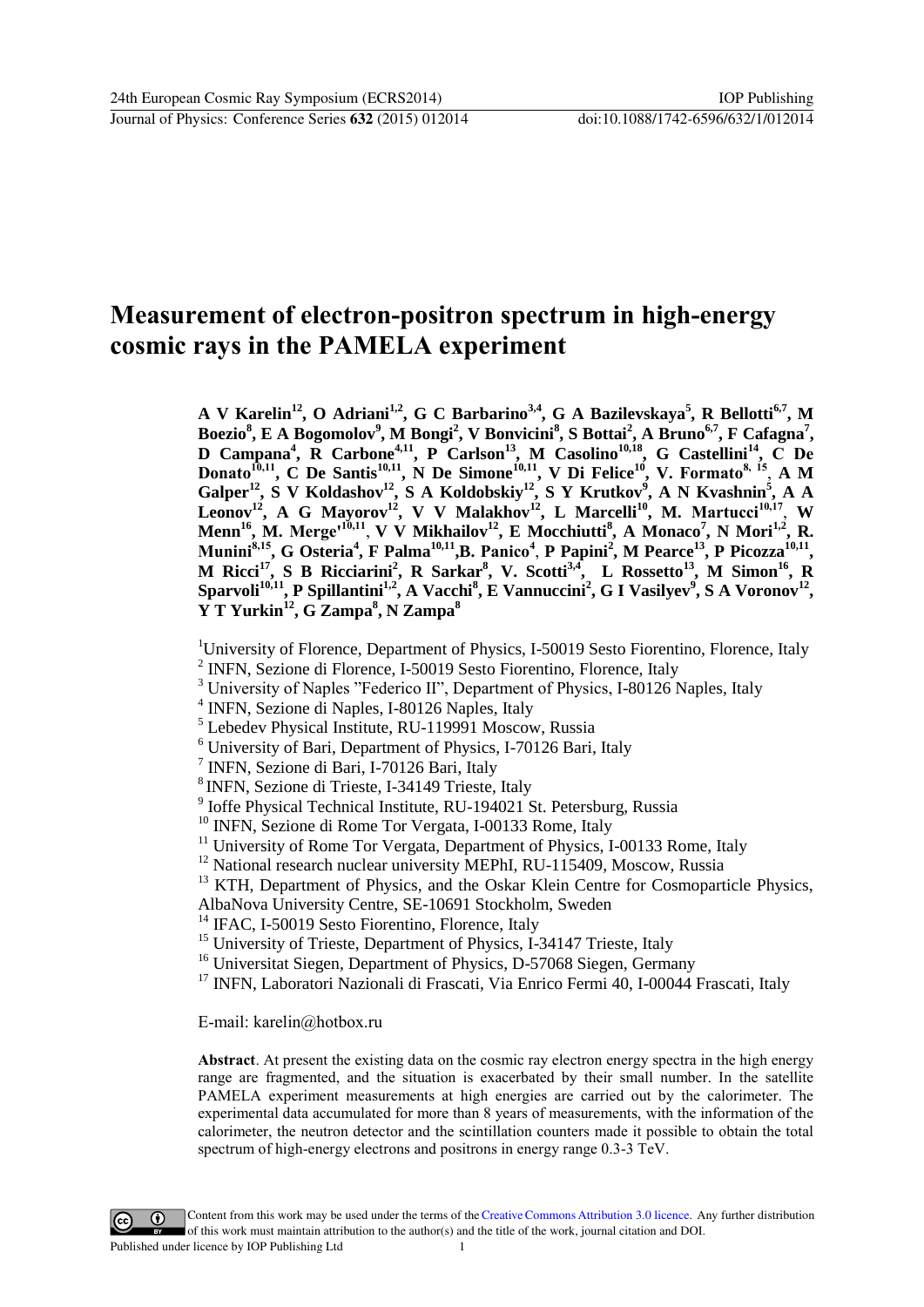## **1. Introduction**

Study of the cosmic ray energy spectrum, obtained in direct measurements on board satellites, is one of the priority tasks in modern astrophysics.

Fluxes of cosmic electrons with energies greater than 10 GeV contain important information about the sources of their generation and the processes that occurred during their propagation inside the Galaxy. Due to significant loss in energy during propagation, unlike with protons and helium nuclei, electrons cannot propagate far from their sources. To date, measurement of electron and positron fluxes are carried out only in three satellite experiments. They are PAMELA [1], FERMI [2], the AMS-02 [3]. In previous years, in ground-based experiments measuring electron energy spectra a dramatic change in the spectrum at energies above a few hundreds of GeV was detected. It was associated with a significant decrease of electron-positron number in this energy range of the spectrum [4, 5]. However, the results obtained in the FERMI [6] and AMS-02 [7] satellite experiments, do not indicate a significant spectrum break at these energies.

Thus, the use of the calorimeter in the PAMELA experiment, providing the capability to achieve a higher energy limit, helps to clarify the current situation with the previous and current observations.

## **2. The PAMELA experiment**

The PAMELA magnetic spectrometer is designed for high-precision measurements of the particle spectra in a wide energy range. The apparatus consists of the following detectors: scintillation time-offlight system, TOF, magnetic spectrometer, anticoincidence system, electromagnetic calorimeter, shower scintillation detector C4 and neutron detector. The geometric factor of the PAMELA apparatus defined by the magnetic spectrometer aperture is  $21.6 \text{ cm}^2\text{sr}$ . A detailed description of both the entire PAMELA apparatus as a whole and of its separate detectors and measurement conditions is given in  $[1]$ .

To increase the geometric factor and improve the statistical reliability of the results a combination of the calorimeter and the C4 detector were used. Let us consider the design of the calorimeter in more detail.

Calorimeter [8] consists of 44 (x, y) layers of silicon strip detectors, between which 22 tungsten layers (Z = 74, A = 183.85, ρ = 18.1 g / cm 3, X0 = 0.3735 cm) each 2.6 mm thick are located. Each detector layer includes a set of 96 strips with a pitch of 2.2 mm. It allows measuring particle coordinates in two planes and thus obtaining spatial distribution of secondary particle cascade developed in the calorimeter. The total thickness of the calorimeter is 0.6 of nuclear interaction length or 17 radiation lengths.

#### **3. Measurement of electron-positron spectrum**

A set of data stored in the memory while registering the particles at any trigger action of the PAMELA apparatus is called an event. Calorimeter and C4 triggers run when only a certain value of the energy is released inside the calorimeter or C4, which corresponds to the occurrence of a secondary particle cascade in the calorimeter by particles interacting within the apparatus, mainly that of the calorimeter.

The dominant background consideration for charge one particles are protons. Given that protons vastly outnumber electrons in cosmic rays, the task is to adequately separate electrons from protons, and even more challenging positrons from protons.

The contamination by nuclei in the selecting events was suppressed using scintillation detectors, when events with a particle charge more than one were selected by ionization losses. The contamination by these particles appeared to be less than 1%.

All selection conditions described below and their efficiencies were tested and optimized by Monte-Carlo simulation, beam-test data and by inter-comparing with the magnetic spectrometer data where it was possible.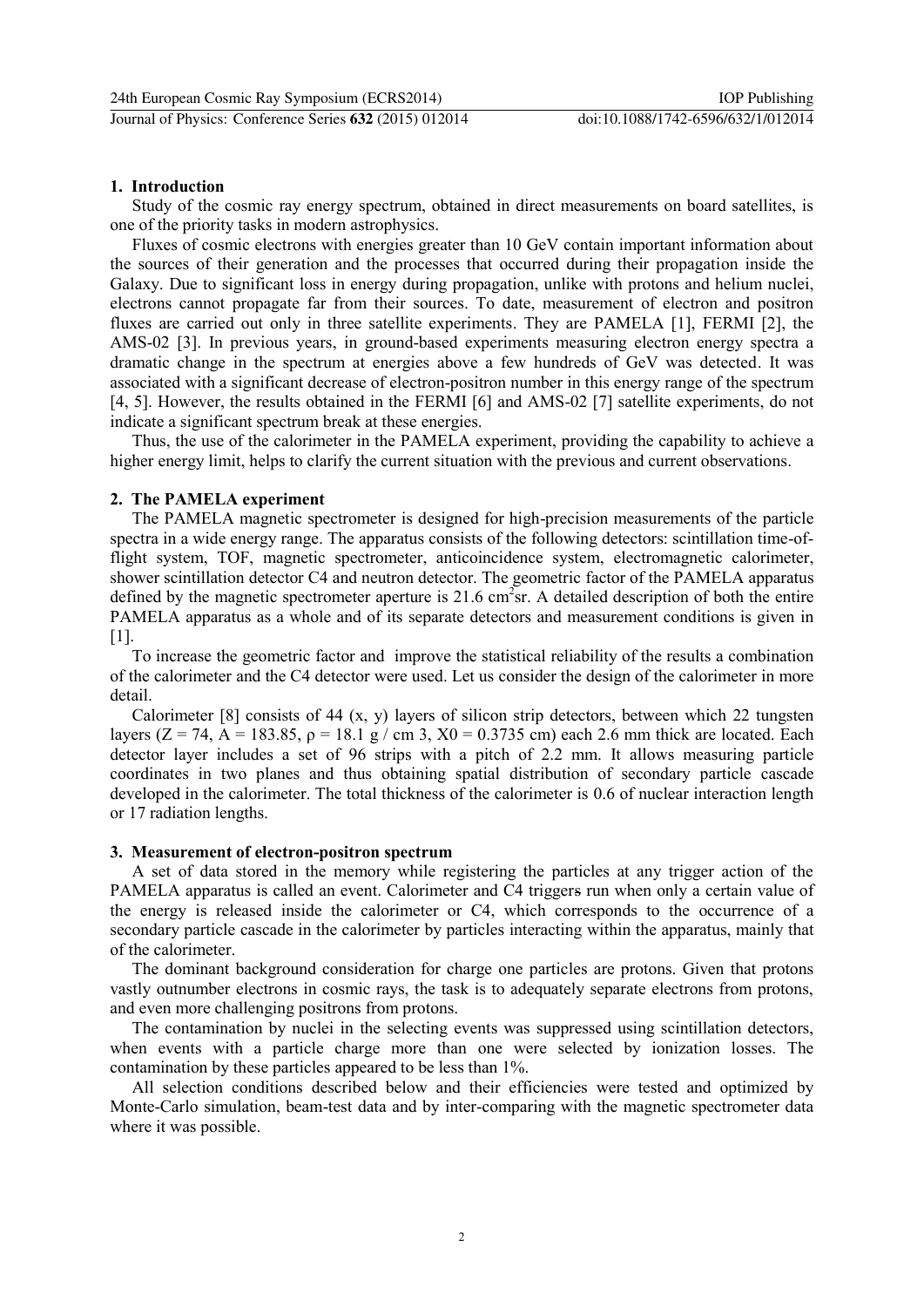The initial event selection criterion for the particle spectrum construction was exceeding of some value of the total energy release in the calorimeter that is higher than a trigger threshold. This criterion made possible the separation the high-energy particles (more than tens of GeV).

Next event selection criterion was a choice of the events with well measured direction of the primary particle along the shower axis in the calorimeter. Direction measurement in the calorimeter is possible for particles coming at an angle of not more than 75° to the vertical. To determine the shower axis direction an iterative approach was used, which is based on the least squares fit method, and yet for calculating the shower axis coordinates only those strips are used that are the closest to the shower axis, that considerably improves angular resolution [9].

Events that do not cross the calorimeter at angles greater than 15 degrees to the vertical were selected.

One of the parameters used for the selection of electrons associated with the transverse shower development is the "RMS root mean square deviation" parameter. It is an expression of the standard deviation of energy release at a certain distance from the shower axis from the energy value on the shower axis.

Besides information about the transverse shower development in the PAMELA calorimeter, information about its longitudinal profile was also used for stronger proton suppression.

Additionally, one of the criteria, that made it possible to highlight the electron component, was energy release in the region along the shower core. So the information only from strips nearest to shower axis was used while for the RMS transverse selection the information from all strips in whole plane was used.

However, events selected as a result of using the above criteria, contained not only the electrons and positrons, but also high fraction of background protons because of their, as it was mentioned above, vast number in the cosmic rays.

In order to restore the primary spectrum of electrons and positrons, it was necessary to estimate the fraction of background protons in each energy interval, which the range of measurement was divided into. This was done on the basis of cosmic-ray proton spectrum [10] experimentally measured with the PAMELA calorimeter and data on the proton fraction remaining after the selection, obtained in the simulation.

Thus, the number of protons Np in each energy interval, which the range of the electrons and positrons spectrum measurement was divided into with the PAMELA calorimeter, was calculated

possitions spectrum measurement was divided in  
according to the following expression:  

$$
N_p(E_1 \div E_2) = \int_{E_1}^{E_2} F(E)G\mathcal{E}(E)\Delta t dE
$$

where E1, E2 are boundary values of the proton energy intervals at which proton contribution into the given energy range of electrons spectrum cannot be considered negligible (calculated from the simulation), F (E) is a differential energy proton spectrum, taken from [10], G is geometric factor that at high energies of the particles does not depend on the energy,  $\varepsilon$  (E) is relative proton number left after the selection estimated in the simulation and  $\Delta t$  is time of measurement.

The value of  $\varepsilon$  (E) obtained from simulation is verified by coincidence of the proton calorimeter spectrum, that had been obtained be means of simulation, and the results of proton spectrum measurements in the similar energy range by other experiments (see for example [11, 12]).

In the last highest energy intervals proton fraction exceeded 75%, and to increase reliability of the results obtained from electrons and positrons spectrum additional electron selection with the help of neutron detector was carried out.

The threshold cut for neutrons equals to 8 helped eliminate the proton background. If the number of neutrons less than 8 it is electron or proton with some probability, but if number of neutrons is large than 8 it is with high probability proton. The neutron detector rejection was applied for last three energy bins and it reduced proton contamination there to the level of 40% while it was not applied for two first energy bins where the level of proton contamination was 15 and 40 %, respectively.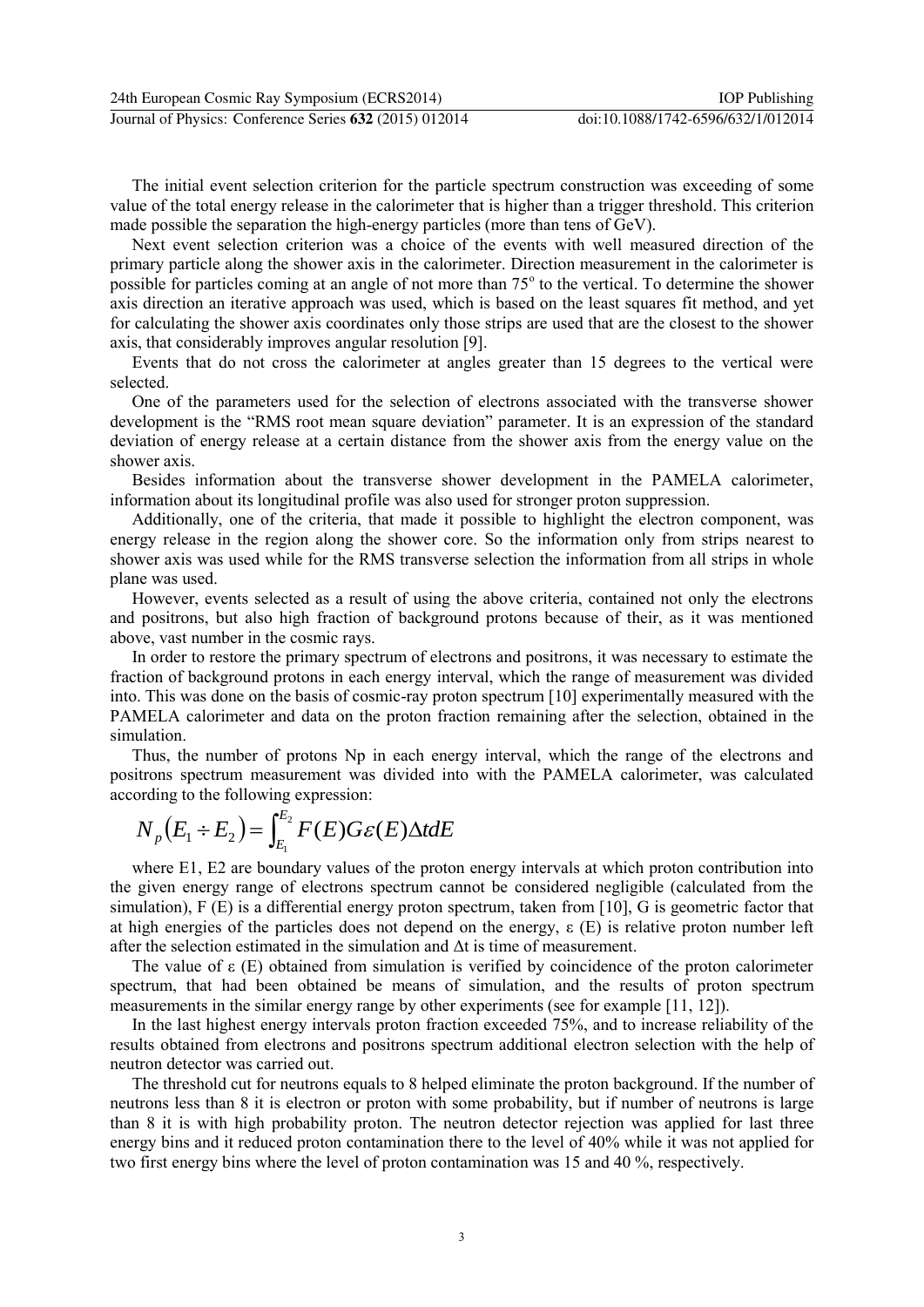Geometric factor and events selection efficiency were calculated by simulation. Energy was determined by measuring calorimeter total energy release. For the energy range 1500 - 3000 GeV, events satisfying to selection criteria were not found, and only upper limit for the total electron and positron flux was set.

Figure 1 and 2 show results obtained for electron-positron spectrum in the energy range of 300- 3000 GeV in comparison with the experimental results of other authors (ATIC[13], AMS-02 [7], FERMI [6], HESS [4], Kobayashi [5]) and with the PAMELA magnetic spectrometer measurement [14]. Errors are related to the statistical uncertainty only.

Taking into account the uncertainty in the energy measurement amounting to 15% in the HESS experiment, it can be concluded that the results of the PAMELA calorimeter are closer to the ground based experiment results of HESS and Kobayashi [5] than to the satellite ones: FERMI [6] and AMS-02 [7]. Thus the new PAMELA results show a clear spectrum drop near 300-400 GeV, while the other two satellite experiments did not indicate the existence of a sharp spectrum change.



Fig.1 The obtained electron-positron spectrum in compare with direct measurements.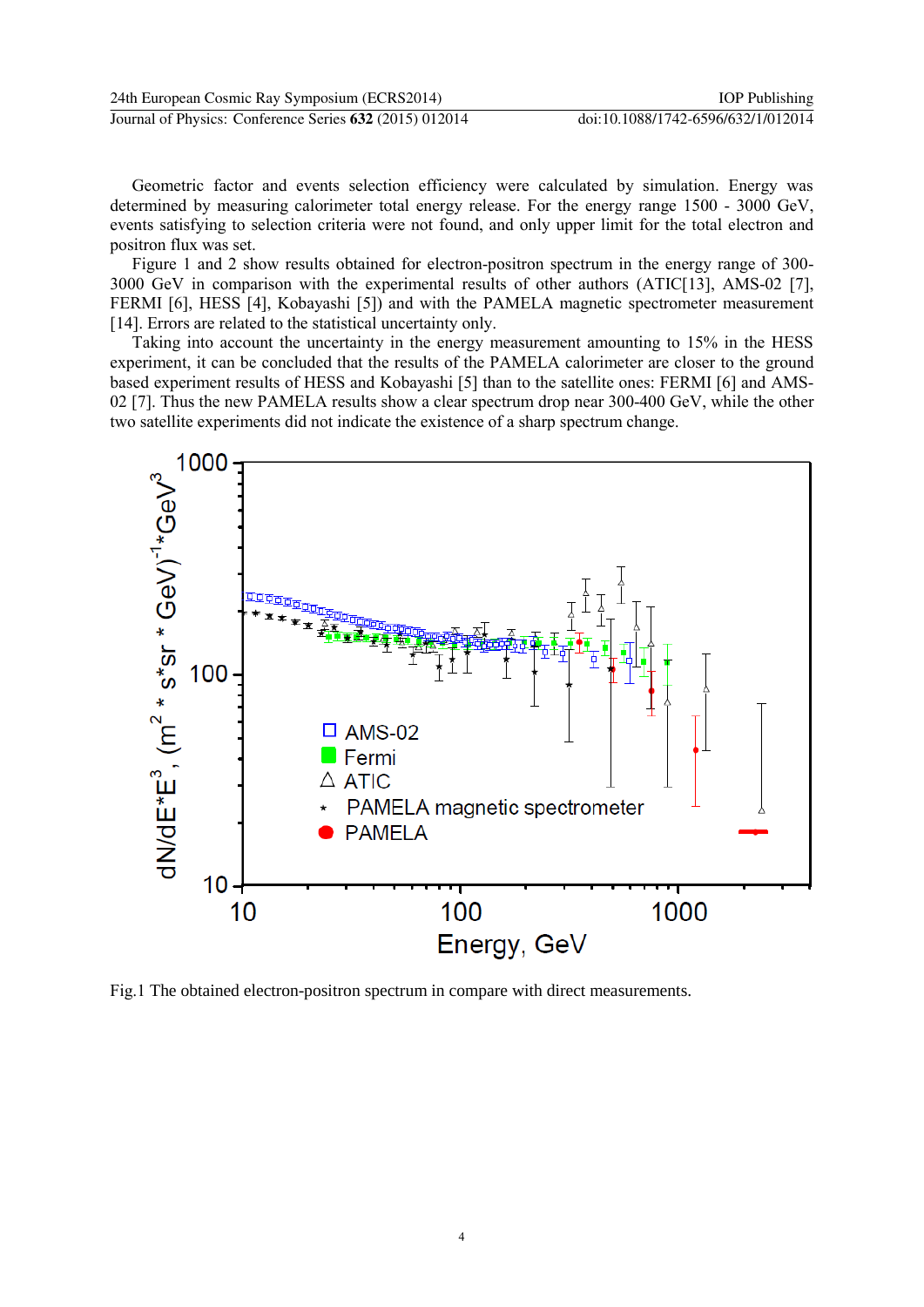

Fig.2 The obtained electron-positron spectrum in compare with ground-based measurements. The 15% for HESS measurements represents an upper limit for possible systematic energy shift.

# **4. Conclusion**

New data obtained by the PAMELA calorimeter allowed comparison of results of the positronelectron spectra measurements with other ones in the high energy range. For the total positron-electron spectrum a sharp cutoff mentioned by HESS and Kobayashi is verified.

# **5. Acknowledgments**

We are grateful to the Russian Science Foundation (grant no. 14-12-00373) and the President of the Russian Federation (grant no. MK-4599.2014.2) for support.

## **References**

[1] Picozza P. et al. 2007 *Astroparticle Physics* **27** 296

- [2] Abdo A. A. et al. 2009 *Phys. Rev. Lett.* **102** 181101
- [3] Palmonari F. et al. 2011 *Journal of Physics: Conference Series* **335** 012 066
- [4] Aharonian F. et al. 2008 Phys. Rev. Lett. **101** 261104
- [5] Kobayashi et al. 1999, Proc. 26th Int. Cosmic-Ray Conf. (Salt Lake City), 61
- [6] Ackermann, M. et al. 2010 *Phys. Rev. D* **82** 092004
- [7] Bertucci B 2013 Precision measurement of the electron plus positron spectrum with AMS, Proc. of the 33rd Int. Cosmic Ray Conf.
- [8] Boezio M. et al. 2002 *Nucl. Instrum. Meth. A*. **487** 407
- [9] Borisov S.V., Voronov S.A., Galper A.M., Karelin A.V. 2013 *IET* **1** 5